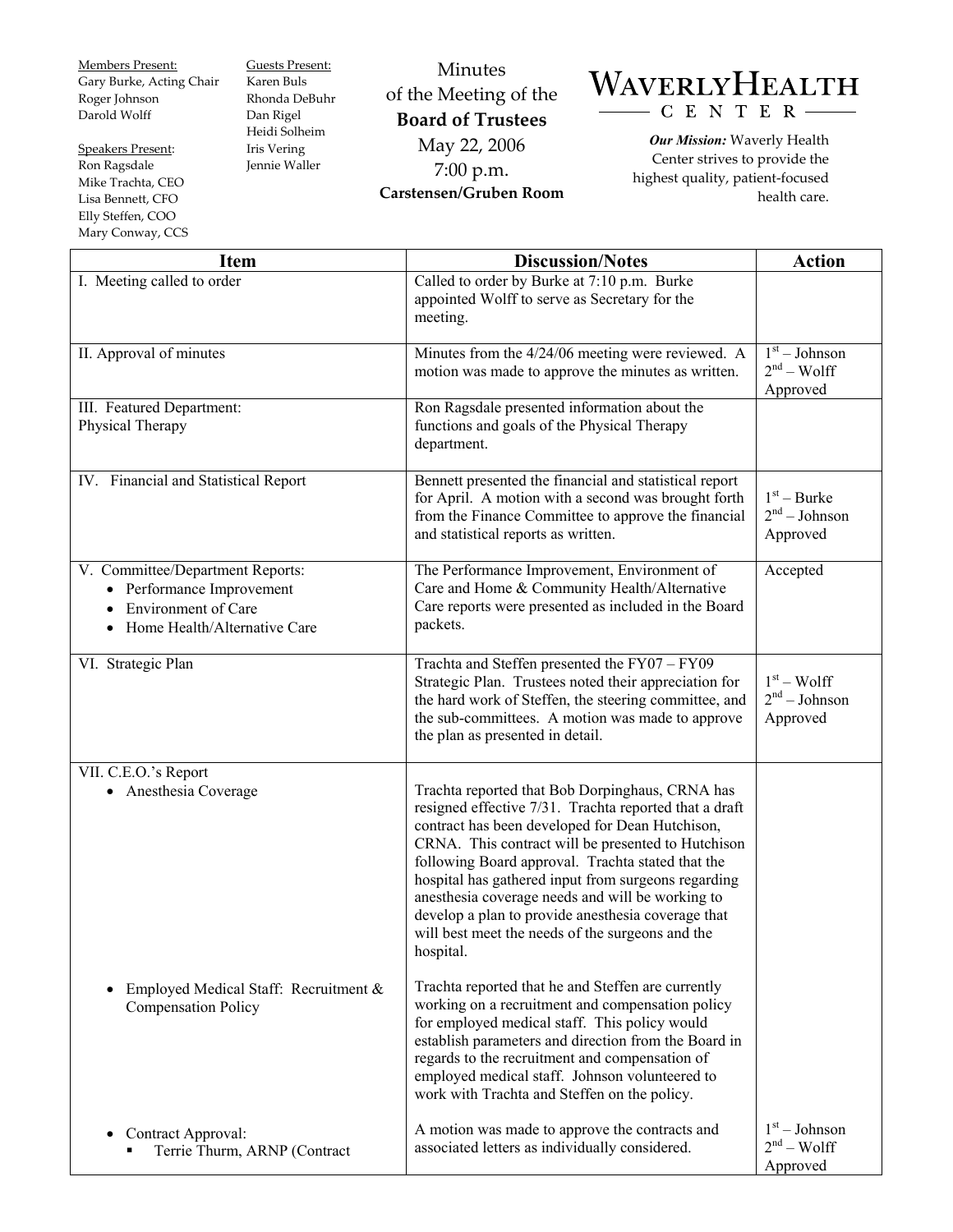| Revision)<br>Dean Hutchison, CRNA (Proposed<br>٠<br>Contract)<br>Kimberly VerSteeg, D.O. (Proposed<br>٠<br>Contract)<br>Jennifer Beaty, M.D. (Proposed<br>٠<br>Contract)<br>Suzanne Glascock, M.D. (4%<br>٠<br>Increase)<br>Lisa Owens, M.D. (4% Increase)<br>٠<br>Deborah VanDyke, ARNP (4%<br>٠<br>Increase)        |                                                                                                                                                                                                                                                                                                                                                                                                                                                                                                                                                                          |                                                       |
|-----------------------------------------------------------------------------------------------------------------------------------------------------------------------------------------------------------------------------------------------------------------------------------------------------------------------|--------------------------------------------------------------------------------------------------------------------------------------------------------------------------------------------------------------------------------------------------------------------------------------------------------------------------------------------------------------------------------------------------------------------------------------------------------------------------------------------------------------------------------------------------------------------------|-------------------------------------------------------|
| VIII. Medical Staff Report                                                                                                                                                                                                                                                                                            | Trachta reported that Shell Rock Family Health<br>opened today, and that Covenant is trying to get an<br>injunction on the Skierka's to prevent them from<br>practicing in competition with Covenant Clinic-Shell<br>Rock. Dr. Jessica Boevers began practicing in the<br>Covenant Clinic-Shell Rock today.<br>Trachta reminded the Board that Dr. VerSteeg, OB-<br>Gyn will begin her practice at WHC on June $12th$ .                                                                                                                                                  |                                                       |
| IX. Old Business<br>• Construction Update                                                                                                                                                                                                                                                                             | Trachta reported that construction has begun on the<br>MRI/CT project. This has impacted parking on<br>campus.                                                                                                                                                                                                                                                                                                                                                                                                                                                           |                                                       |
| Property Acquisition<br>٠                                                                                                                                                                                                                                                                                             | Trachta reported that the Nissen house across the<br>street from the hospital on 8 <sup>th</sup> Street SW is for sale<br>by owner. Trachta excused himself from the room<br>due to a potential conflict of interest. The Board<br>discussed the possibility of purchasing the property.<br>A motion was made to express that the Board has no<br>interest in acquiring the property. It was the<br>consensus of the Board that more information should<br>be gathered in regards to acquiring the city block that<br>the golf maintenance shed is currently located on. | $1st - Wolf$<br>2 <sup>nd</sup> – Johnson<br>Approved |
| X. New Business<br>• Appointments to Medical Staff:<br>Kimberly VerSteeg, D.O. - OB-Gyn<br>John Glascock, M.D. - General<br>п<br>Surgery<br>Jennifer Beaty, M.D. - General<br>٠<br>Surgery<br>Ravindra Mallavarapu, M.D. -<br>٠<br>Gastroenterology<br>Barb Burkle, ARNP-<br>Ξ<br>Gastroenterology w/ Dr. Mallavarapu | Conway presented the appointments and<br>reappointment to Medical Staff and the resignations<br>from Medical Staff as listed at left. The files have<br>been reviewed by the Executive Committee of the<br>Medical Staff. The Executive Committee<br>recommends approval. A motion was made to<br>approve the credentialing items as individually<br>considered and recommended by the Executive<br>Committee of the Medical Staff.                                                                                                                                      | $1st - Johnson$<br>$2nd - Wolf$<br>Approved           |
| Reappointment to Medical Staff:<br>Bob Dorpinghaus, C.R.N.A.<br>Resignation From Medical Staff:<br>$\bullet$                                                                                                                                                                                                          |                                                                                                                                                                                                                                                                                                                                                                                                                                                                                                                                                                          |                                                       |
| Bob Dorpinghaus, CRNA - effective<br>7/31/06<br>Phyllis Steffen, R.N.<br>٠<br>Bushra Sulieman, M.D. - ER<br>٠<br>Ahmed Mahmoud, M.D. - ER<br>п                                                                                                                                                                        |                                                                                                                                                                                                                                                                                                                                                                                                                                                                                                                                                                          |                                                       |